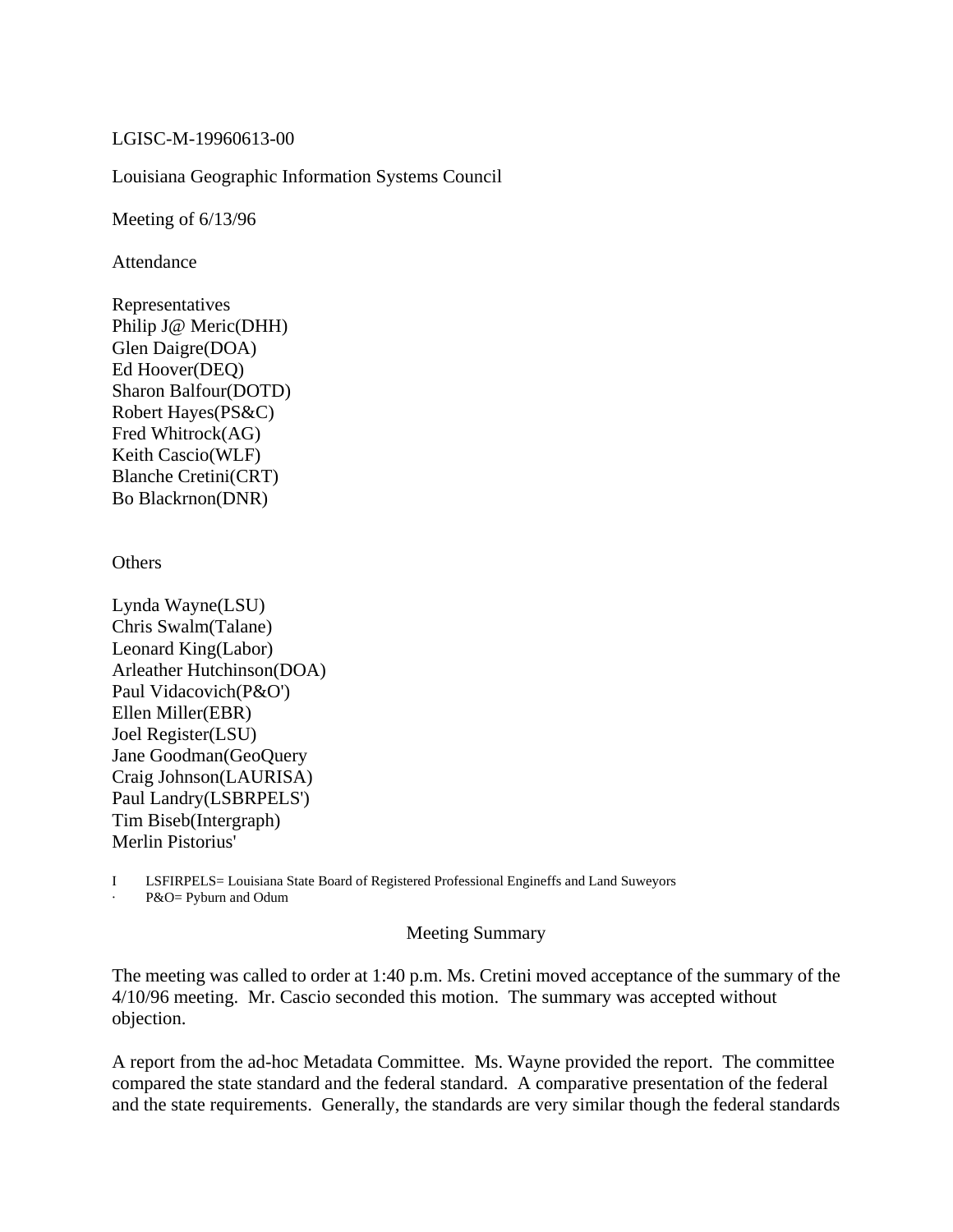are more explicit, There are some fields in the state standards which are not required,fields under the federal standards. Mr. Register then reported on electronic forms available on-line to assist data generators to compile metadata. The chair indicated his favorable opinion of using the appropriate required data fields but raised some specific questions about individual fidIdT.-Ms. Wayne provided explanations when questions were raised. Mr. Cascio asked if adopting the federal standards would limit the Council. The chair explained that the standards we would adopt would be Louisiana's standards but would be compatible with the federal standards. The chair then requested a motion on the issue. Mr. Cascio moved that the Council adopt the Federal Geographic Data Committee (FGDC) mandatory metadata fields (version 6/94) as the basis of the Louisiana Required Metadata Standard. Mr. Hoover seconded. After brief discussion, mostly about tiong the state standard to any future revisions of the federal standard, the motion as stated was adopted without objection. The discussion then proceeded to the fields that are in the former state standards which were not in the federal required fields. Each field was discussed. Some of the equivalent federal fields were not as specific as the intention of the state fields. Ms. Wayne pointed out that more specific definitions ( and/or informative statements) could be included. Ms. Balfour moved that we include all of the former state standard fields as required fields in the Louisiana Required Metadata Standard. Ms. Cretini seconded this motion. The motion passed without objection. Ms. Cretini then asked how this concept was to be disseminated. There was considerable discussion related to this issue. There was a general agreement that the standard requires refinement before dissemination,

The next item was a report of the ad hoc committee on Relations with the Federal Geographic Data Committee presented by Ms. Balfour. She indicated that the committee had met and carefully reviewed the materials from FGDC. The committee recommends becoming a FGDC cooperator. She explained the process for becoming a cooperator. First, we submit an application to FGDC; they accept the application; the conditions of the relationship are then negotiated. Ms. Balfour requested a vote by the Council on whether it should seek to be an FGDC cooperator. Ms. Cretini moved that the Council should seek to be an FGDC cooperator. Mr. Cascio seconded the motion. After a brief discussion, the motion was adopted with no objections.

Mr. Whitrock then reported on the liability statement issue. He indicated that Louisiana does not exercise "sovereign immunity", ie. the state can be sued. However, agencies should not be concerned about suits resulting from the misuse of data they provide. The problem area is false, inaccurate or ill-defined information. This constitutes negligence if-. 1. There is a legal duty to supply accurate data; 2. This duty is breached by failure to provide data or by providing inaccurate date; and 3, There is damage to the party obtaining the information. In general, Louisiana courts require strong proof of these items in order to find negligence. The courts often find that recipients of data have some obligations to insure the accuracy of information they receive. In researching this issue Mr. Whitrock indicated that he could find no cases in Louisiana applying negligence to the distribution of information in a manner likely to be practiced by GIS data generators. The state does have some additional protection from liability under the "Discretionary Acts of Public Entities Immunity". Voluntarily providing information probably falls under this immunity. In summary, disclosure statements, while they probably provide little actual legal protection, do put data users on notice and may discourage suits. Metadata is also important to put users on notice.

Mr. Blackmon asked about the requirements to provide data under the Public Information Law.